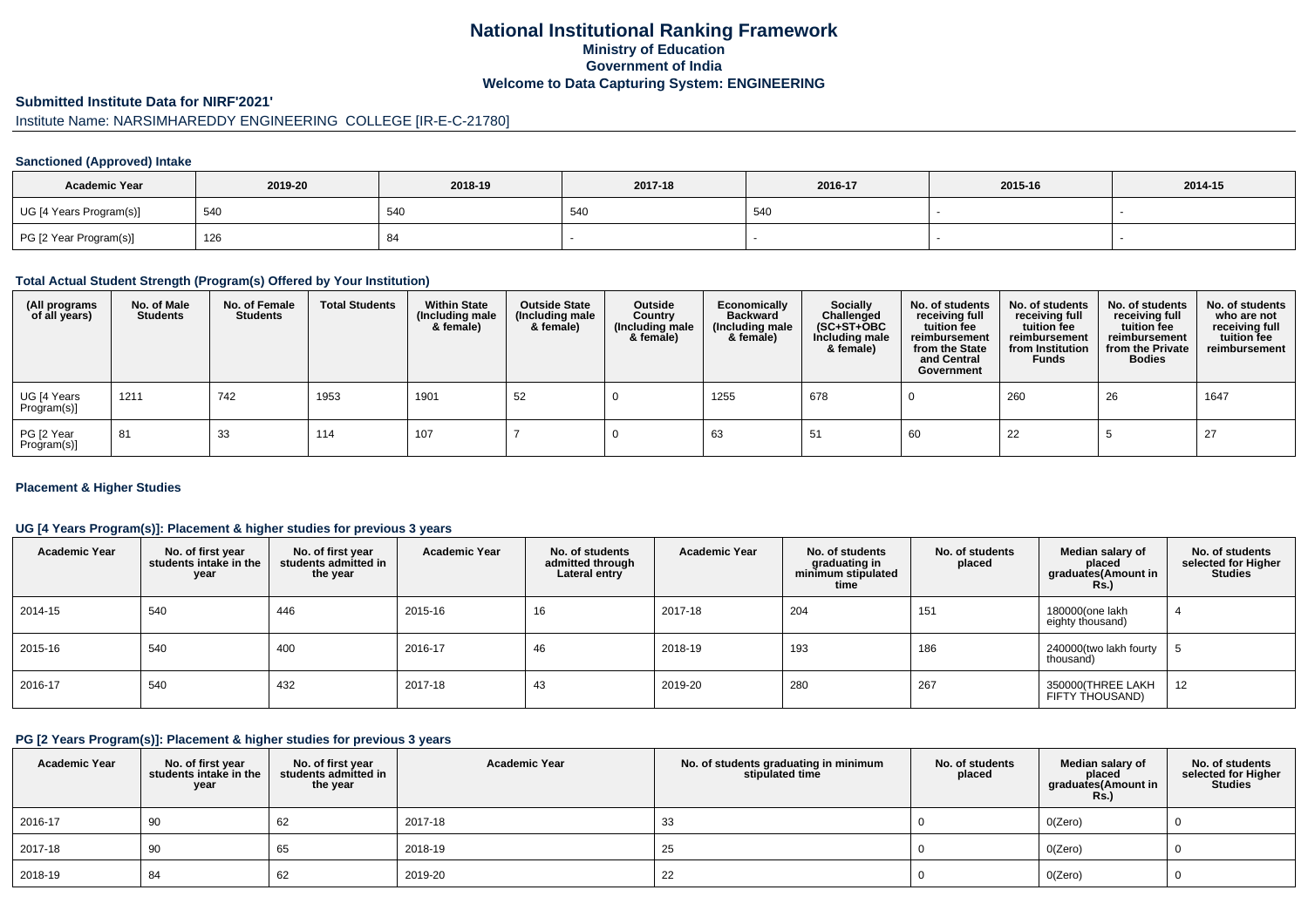#### **Ph.D Student Details**

| Ph.D (Student pursuing doctoral program till 2019-20 Students admitted in the academic year 2020-21 should not be entered here.) |                       |                                                            |         |  |  |  |  |
|----------------------------------------------------------------------------------------------------------------------------------|-----------------------|------------------------------------------------------------|---------|--|--|--|--|
|                                                                                                                                  | <b>Total Students</b> |                                                            |         |  |  |  |  |
| Full Time                                                                                                                        |                       |                                                            |         |  |  |  |  |
| Part Time                                                                                                                        |                       |                                                            |         |  |  |  |  |
|                                                                                                                                  |                       | No. of Ph.D students graduated (including Integrated Ph.D) |         |  |  |  |  |
|                                                                                                                                  | 2019-20               | 2018-19                                                    | 2017-18 |  |  |  |  |
| Full Time                                                                                                                        |                       |                                                            |         |  |  |  |  |
| Part Time                                                                                                                        |                       |                                                            |         |  |  |  |  |

## **Financial Resources: Utilised Amount for the Capital expenditure for previous 3 years**

| <b>Academic Year</b>                                                                                                                                                                      | 2019-20                                                                               | 2018-19                                                                                             | 2017-18                                                                                    |  |  |  |  |  |  |
|-------------------------------------------------------------------------------------------------------------------------------------------------------------------------------------------|---------------------------------------------------------------------------------------|-----------------------------------------------------------------------------------------------------|--------------------------------------------------------------------------------------------|--|--|--|--|--|--|
|                                                                                                                                                                                           | <b>Utilised Amount</b>                                                                | <b>Utilised Amount</b>                                                                              | <b>Utilised Amount</b>                                                                     |  |  |  |  |  |  |
| Annual Capital Expenditure on Academic Activities and Resources (excluding expenditure on buildings)                                                                                      |                                                                                       |                                                                                                     |                                                                                            |  |  |  |  |  |  |
| Library (Books, Journals and e-Resources only)                                                                                                                                            | 615678 (SIX LAKH FIFTEEN THOUSAND SIX HUNDRED<br>AND SEVENTY EIGHT ONLY)              | 655569 (SIX LAKH FIFTY FIVE THOUSAND FIVE HUNDRED<br>AND SIXTY NINE ONLY)                           | 592447 (FIVE LAKH NINETY TWO THOUSAND FOUR<br>HUNDRED AND FOURTY SEVEN ONLY)               |  |  |  |  |  |  |
| New Equipment and software for Laboratories                                                                                                                                               | 1466600 (FOURTEEN LAKH SIXTY SIX THOUSAND SIX<br>HUNDERD ONLY)                        | 6254359 (SIXTY TWO LAKH FIFTY FOUR THOUSAND<br>THREE HUNDRED AND FIFTY NINE ONLY)                   | 3416815 (THIRTY FOUR LAKH SIXTEEN THOUSAND EIGHT<br>HUNDRED AND FIFTEEN ONLY)              |  |  |  |  |  |  |
| <b>Engineering Workshops</b>                                                                                                                                                              | 99500 (NINETY NINE THOUSAND FIVE HUNDRED ONLY)                                        | 155550 (ONE LAKH FIFTY FIVE THOUSAND FIVE<br>HUNDRED AND FIFTY ONLY)                                | 125500 (ONE LAKH TWENTY FIVE THOUSAND FIVE<br>HUNDRED ONLY)                                |  |  |  |  |  |  |
| Other expenditure on creation of Capital Assets (For setting up<br>classrooms, seminar hall, conference hall, library, Lab, Engg<br>workshops excluding expenditure on Land and Building) | 24003842 (TWO CRORES FOURTY LAKHS THREE<br>THOUSAND EIGHT HUNFRED AND FORTY TWO ONLY) | 24234628 (TWO CRORES FOURTY TWO LAKHS THIRTY<br>FOUR THOUSAND SIX HUNDRED AND TWENTY EIGHT<br>ONLY) | 22303244 (TWO CRORES TWENTY THREE LAKH THREE<br>THOUSAND TWO HUNDRED AND FOURTY FOUR ONLY) |  |  |  |  |  |  |

## **Financial Resources: Utilised Amount for the Operational expenditure for previous 3 years**

| <b>Academic Year</b>                                                                                                                                                                            | 2019-20                                                                             | 2018-19                                                                                      | 2017-18                                                                                         |  |  |  |  |  |  |
|-------------------------------------------------------------------------------------------------------------------------------------------------------------------------------------------------|-------------------------------------------------------------------------------------|----------------------------------------------------------------------------------------------|-------------------------------------------------------------------------------------------------|--|--|--|--|--|--|
|                                                                                                                                                                                                 | <b>Utilised Amount</b>                                                              | <b>Utilised Amount</b>                                                                       | <b>Utilised Amount</b>                                                                          |  |  |  |  |  |  |
| <b>Annual Operational Expenditure</b>                                                                                                                                                           |                                                                                     |                                                                                              |                                                                                                 |  |  |  |  |  |  |
| Salaries (Teaching and Non Teaching staff)                                                                                                                                                      | 77845500 (SEVEN CRORES SEVENTY EIGHT LAKH FOUTY<br>FIVE THOUSAND FIVE HUNDRED ONLY) | 93960598 (NINE CRORES THIRTY NINE LAKH SIXTY<br>THOUSNAD FIVE HUNDRED AND NINETY EIGHT ONLY) | 85418725 (EIGHT CRORES FIFTY FOUR LAKH EIGHTEEN<br>THOUSAND SEVEN HUNDRED AND TWENTY FIVE ONLY) |  |  |  |  |  |  |
| Maintenance of Academic Infrastructure or consumables and<br>other running expenditures (excluding maintenance of hostels<br>and allied services, rent of the building, depreciation cost, etc) | 3241000 (THIRTY TWO LAKH FOURTY ONE THOUSAND<br>ONLY)                               | 2410536 (TWENTY FOUR LAKH TEN THOUSAND FIVE<br>HUNDERD AND THIRTY SIX ONLY)                  | 2153740 (TWENTY ONE LAKH FIFTY THREE THOUSAND<br>SEVEN HUNDRED AND FOURTY ONLY)                 |  |  |  |  |  |  |
| Seminars/Conferences/Workshops                                                                                                                                                                  | 96580 (NINTY SIX THOUSAND FIVE HUNDRED AND<br>EIGHTY ONLY)                          | 48330 (FOUTY EIGHT THOUSAND THREE HUNDRED AND<br>THIRTY ONLY)                                | 83528 (EIGHTY THREE THOUSAND FIVE HUNDRED AND<br><b>TWENTY EIGHT ONLY)</b>                      |  |  |  |  |  |  |

**IPR**

| Calendar year            | 2019 | 2018 | 2017 |
|--------------------------|------|------|------|
| No. of Patents Published |      |      |      |
| No. of Patents Granted   |      |      |      |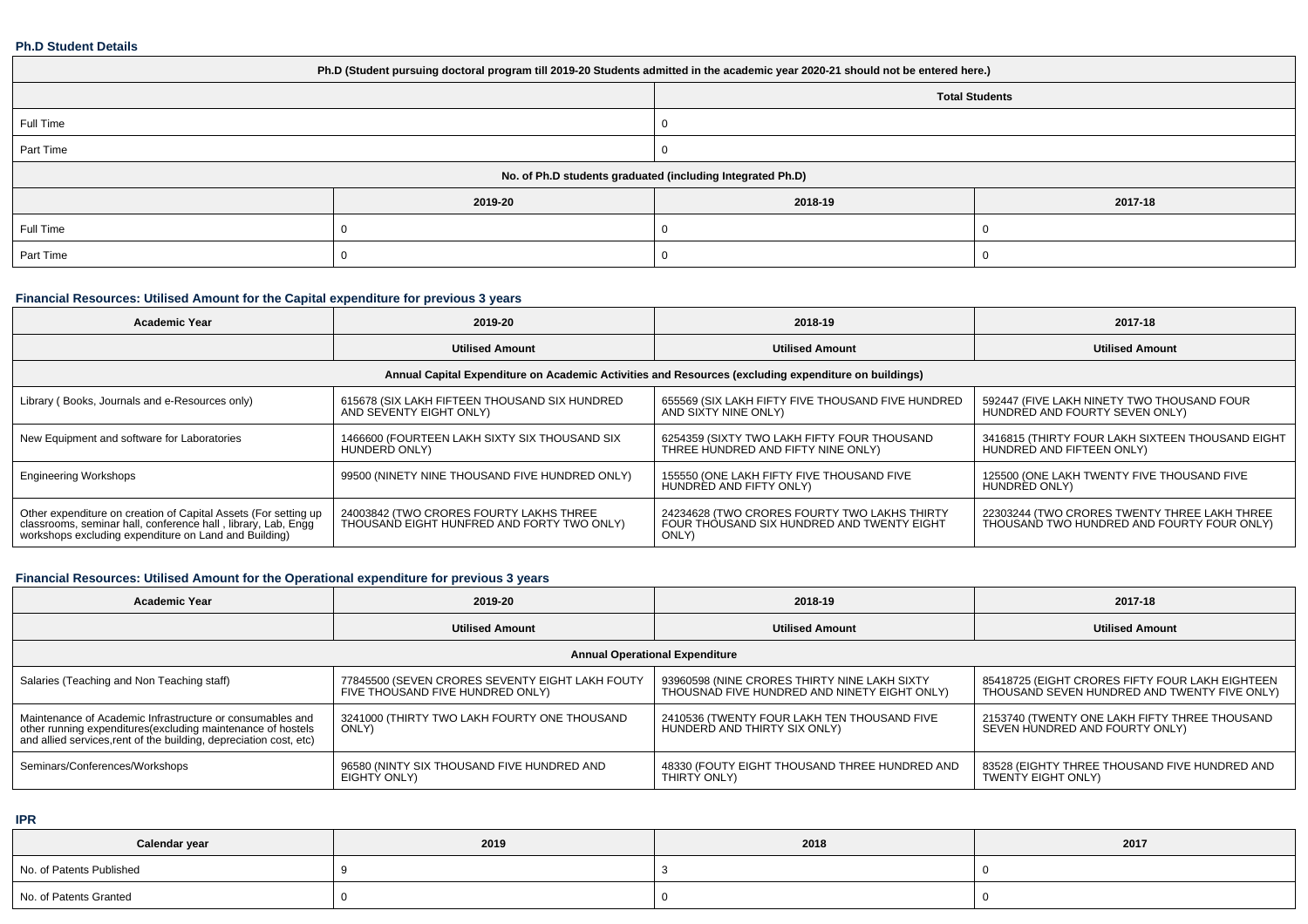#### **Sponsored Research Details**

| <b>Financial Year</b>                    | 2019-20 | 2018-19 | 2017-18 |  |
|------------------------------------------|---------|---------|---------|--|
| Total no. of Sponsored Projects          |         |         |         |  |
| Total no. of Funding Agencies            |         |         |         |  |
| Total Amount Received (Amount in Rupees) |         |         |         |  |
| Amount Received in Words                 | Zero    | Zero    | Zero    |  |

## **Consultancy Project Details**

| <b>Financial Year</b>                    | 2019-20                                                            |                                                          | 2017-18                      |
|------------------------------------------|--------------------------------------------------------------------|----------------------------------------------------------|------------------------------|
| Total no. of Consultancy Projects        |                                                                    |                                                          |                              |
| Total no. of Client Organizations        |                                                                    |                                                          |                              |
| Total Amount Received (Amount in Rupees) | 664332                                                             | 821232                                                   | 815000                       |
| Amount Received in Words                 | SIX LAKHS SIXTY FOUR THOUSAND THREE HUNDRED<br>AND THIRTY TWO ONLY | EIGHT LAKHS TWENTY ONE THOUSAND TWO THIRTY<br><b>TWO</b> | EIGHT LAKHS FIFTEEN THOUSAND |

## **PCS Facilities: Facilities of physically challenged students**

| 1. Do your institution buildings have Lifts/Ramps?                                                                                                        | Yes, more than 40% of the buildings |
|-----------------------------------------------------------------------------------------------------------------------------------------------------------|-------------------------------------|
| 2. Do your institution have provision for walking aids, includingwheelchairs and transportation from one building to another for<br>handicapped students? | Yes                                 |
| 3. Do your institution buildings have specially designed toilets for handicapped students?                                                                | Yes, more than 40% of the buildings |

## **Faculty Details**

| Srno           | Name                                        | Age | Designation            | Gender | Qualification | <b>Experience (In</b><br>Months) | <b>Is Associated</b><br><b>Last Year</b> | Currently<br>working with<br>institution? | <b>Joining Date</b> | <b>Leaving Date</b>      | <b>Association type</b> |
|----------------|---------------------------------------------|-----|------------------------|--------|---------------|----------------------------------|------------------------------------------|-------------------------------------------|---------------------|--------------------------|-------------------------|
|                | RAYABARAPU<br><b>KOTESWARARA</b><br>$\circ$ | 33  | Assistant<br>Professor | Male   | M.Tech        | 51                               | Yes                                      | Yes                                       | 02-08-2017          | $\sim$                   | Regular                 |
| $\overline{2}$ | <b>DEVARAPU</b><br>KRISHNAVENI              | 30  | Associate<br>Professor | Female | M.Tech        | 92                               | Yes                                      | Yes                                       | 16-12-2013          | $\sim$                   | Regular                 |
| 3              | <b>DIVATAGI</b><br>SHARANKUMAR              | 31  | Assistant<br>Professor | Male   | M.Tech        | 68                               | Yes                                      | Yes                                       | 08-12-2015          | $\sim$                   | Regular                 |
|                | Dr UM<br><b>FERNANDES</b><br>DIMLO          | 43  | Professor              | Male   | Ph.D          | 252                              | Yes                                      | Yes                                       | 06-02-2008          | $\sim$                   | Regular                 |
| 5              | <b>CHERUKURI</b><br>SRILAKSHMI              | 31  | Assistant<br>Professor | Female | M.Tech        | 108                              | Yes                                      | Yes                                       | 09-01-2014          | $\sim$                   | Regular                 |
| 6              | <b>BINGI SRINATH</b>                        | 29  | Assistant<br>Professor | Male   | M.Tech        | 60                               | Yes                                      | Yes                                       | 07-06-2017          | $\overline{\phantom{a}}$ | Regular                 |
|                | . PHANI KUMAR                               | 39  | Assistant<br>Professor | Male   | M.Tech        | 96                               | Yes                                      | Yes                                       | 17-06-2013          | $\sim$                   | Regular                 |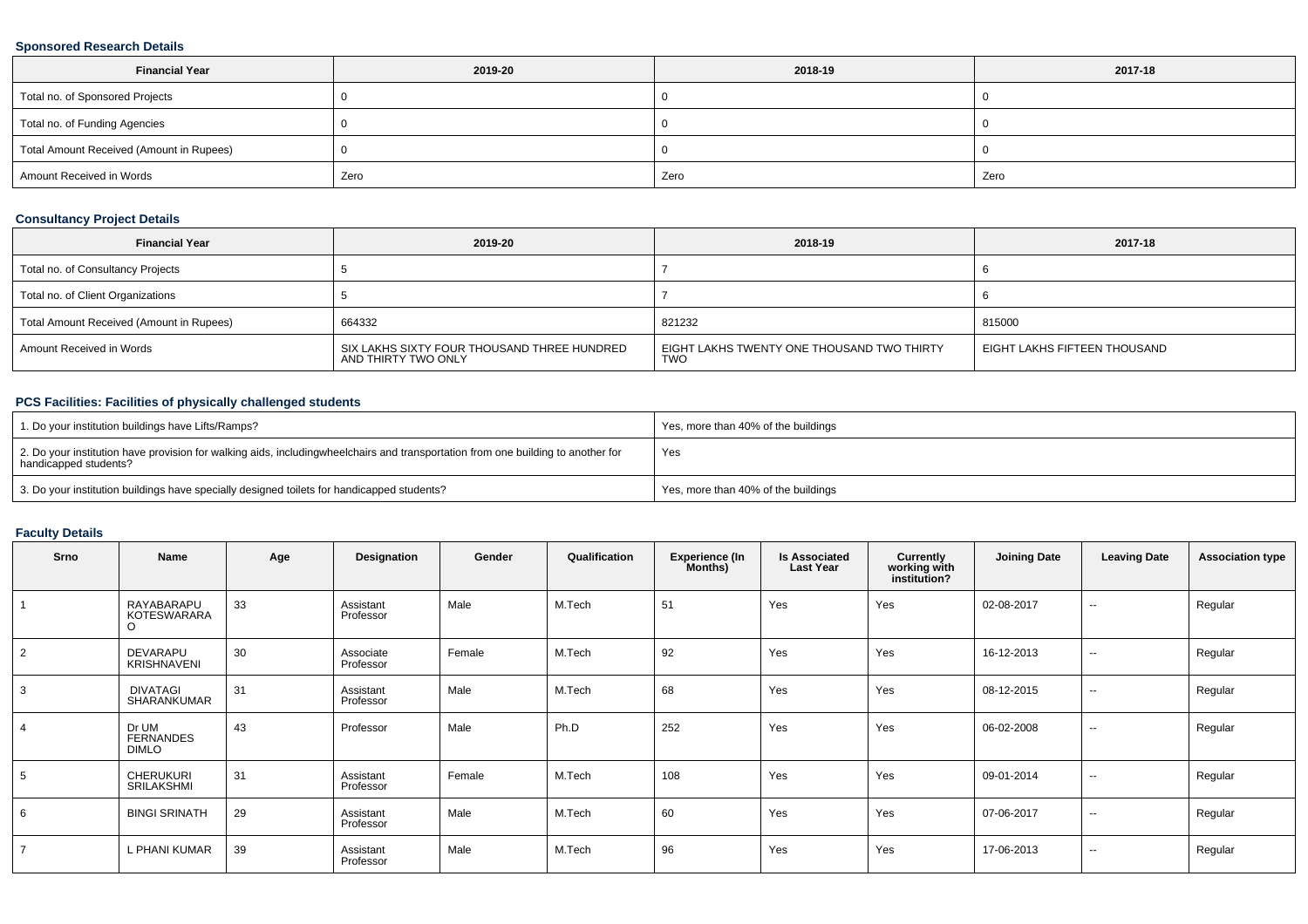| 8  | <b>ROHINIKUMAR</b><br><b>DANTANALA</b>  | 28 | Assistant<br>Professor | Male   | M.Tech     | 67  | Yes | Yes | 24-07-2015 | $\overline{\phantom{a}}$ | Regular |
|----|-----------------------------------------|----|------------------------|--------|------------|-----|-----|-----|------------|--------------------------|---------|
| 9  | LINGUTLA DIVYA                          | 27 | Assistant<br>Professor | Female | M.Tech     | 66  | Yes | Yes | 09-05-2015 | $\sim$                   | Regular |
| 10 | R SATYAVATHI                            | 36 | Assistant<br>Professor | Female | M.Sc.      | 132 | Yes | Yes | 09-01-2014 | $\overline{\phantom{a}}$ | Regular |
| 11 | <b>DODDA</b><br>NAGALAKSHMI             | 38 | Assistant<br>Professor | Female | MBA        | 156 | Yes | Yes | 22-12-2016 | $\overline{\phantom{a}}$ | Regular |
| 12 | PAPINENI KIRAN                          | 34 | Assistant<br>Professor | Male   | MBA        | 60  | Yes | Yes | 01-09-2017 | $\sim$                   | Regular |
| 13 | GOTRU<br>CHIRANJEEVI                    | 38 | Assistant<br>Professor | Male   | M.Tech     | 156 | No  | Yes | 17-07-2018 | $\overline{\phantom{a}}$ | Regular |
| 14 | Dr VP<br>VENKATARAMAN<br><b>AMURTHY</b> | 50 | Professor              | Male   | Ph.D       | 324 | Yes | Yes | 11-08-2017 | $\sim$                   | Regular |
| 15 | <b>AJAY RAMANNA</b><br><b>KODLIWAD</b>  | 32 | Assistant<br>Professor | Male   | M.Tech     | 67  | Yes | Yes | 07-11-2017 | $\overline{\phantom{a}}$ | Regular |
| 16 | <b>SATISH KUMAR</b><br><b>GOLLA</b>     | 54 | Associate<br>Professor | Male   | M.Tech     | 360 | Yes | Yes | 01-07-2010 | $\sim$                   | Regular |
| 17 | Κ<br>SREENIVASULU                       | 31 | Assistant<br>Professor | Male   | M.Tech     | 106 | Yes | Yes | 08-03-2015 | $\overline{\phantom{a}}$ | Regular |
| 18 | ASHA<br><b>MAHESHWARI</b>               | 28 | Assistant<br>Professor | Female | M.Tech     | 54  | Yes | Yes | 01-03-2017 | $\sim$                   | Regular |
| 19 | <b>BOMMINENI</b><br><b>MADHAV RAO</b>   | 36 | Associate<br>Professor | Male   | M.Tech     | 127 | Yes | Yes | 02-05-2013 | $\overline{\phantom{a}}$ | Regular |
| 20 | <b>UPPULURI</b><br><b>SIRISHA</b>       | 36 | Associate<br>Professor | Female | M.Tech     | 138 | Yes | Yes | 12-08-2013 | $\overline{\phantom{a}}$ | Regular |
| 21 | <b>GAJJELA</b><br><b>LINGAM</b>         | 37 | Associate<br>Professor | Male   | M.Tech     | 127 | Yes | Yes | 02-05-2013 | $\overline{\phantom{a}}$ | Regular |
| 22 | KANAPARTHI<br>LAKSHMI                   | 42 | Associate<br>Professor | Female | M.Tech     | 168 | Yes | Yes | 07-04-2011 | $\overline{\phantom{a}}$ | Regular |
| 23 | N SANGEETA                              | 35 | Assistant<br>Professor | Female | M.Tech     | 54  | Yes | Yes | 17-12-2016 | $\overline{\phantom{a}}$ | Regular |
| 24 | SAHEBGOUD<br>HANAMANTRAY<br>KARADDI     | 30 | Assistant<br>Professor | Male   | M.Tech     | 56  | Yes | Yes | 21-08-2017 | $\sim$                   | Regular |
| 25 | <b>BEERAM</b><br>SUDHARSHAN<br>REDDY    | 38 | Associate<br>Professor | Male   | M.Tech     | 168 | Yes | Yes | 18-11-2014 | --                       | Regular |
| 26 | V YADAGIRI                              | 54 | Assistant<br>Professor | Male   | M.LISc     | 204 | Yes | Yes | 03-01-2014 | --                       | Regular |
| 27 | SHAILENDRA<br>YADAV                     | 38 | Professor              | Male   | Ph.D       | 120 | Yes | Yes | 29-05-2016 | $\overline{\phantom{a}}$ | Regular |
| 28 | VUDYALA<br>BHARGAVA<br>REDDY            | 33 | Assistant<br>Professor | Male   | <b>MBA</b> | 114 | Yes | Yes | 03-02-2015 | $\sim$                   | Regular |
| 29 | <b>DURGESH</b><br>YADAV                 | 26 | Assistant<br>Professor | Male   | <b>MBA</b> | 48  | Yes | Yes | 20-12-2017 | $\sim$                   | Regular |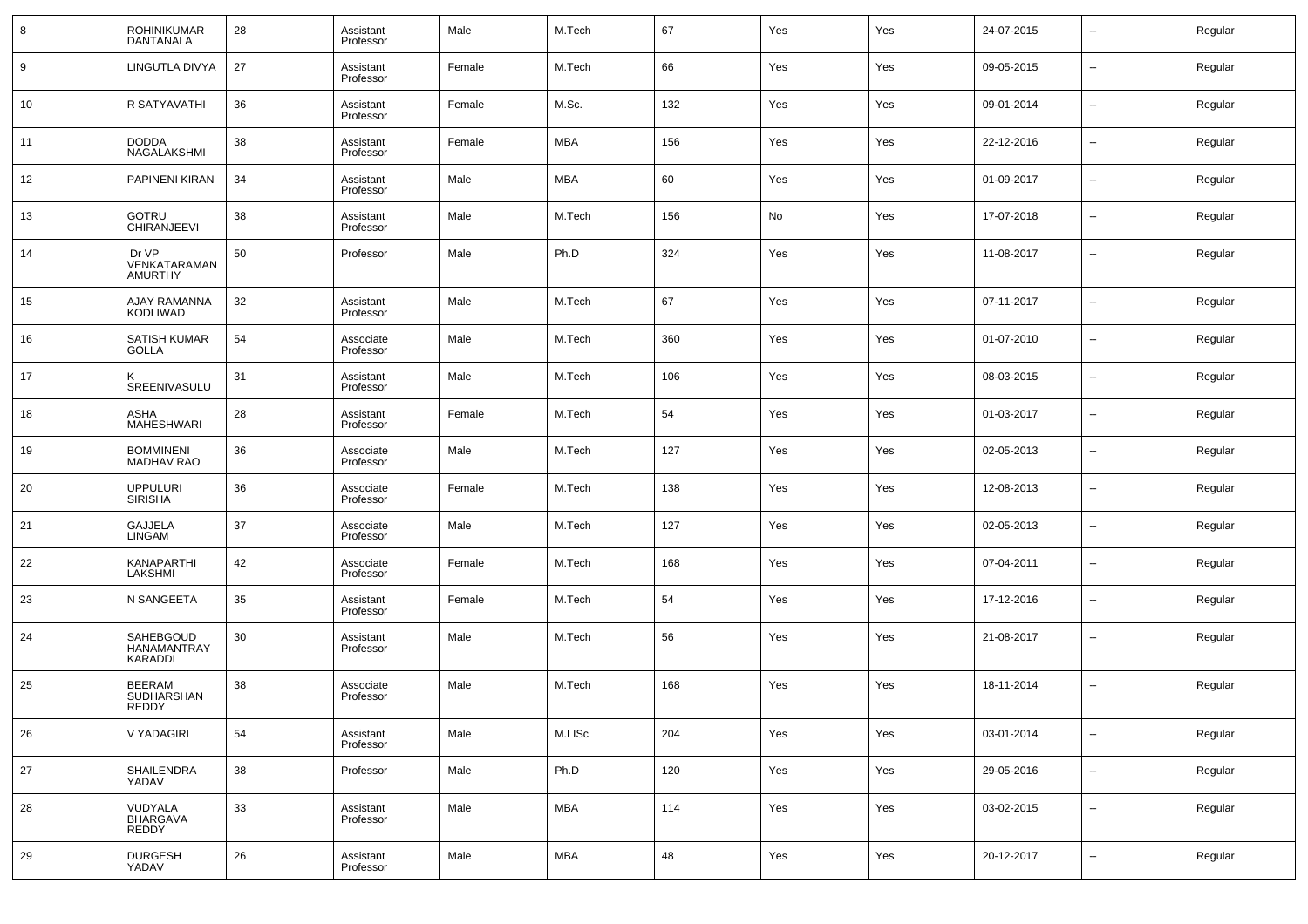| 30 | Dr SEKHAR<br><b>BABU PENDYALA</b>           | 49     | Dean / Principal /<br>Director / Vice<br>Chancellor | Male   | Ph.D       | 346 | No  | Yes | 22-06-2018 | --                       | Regular |
|----|---------------------------------------------|--------|-----------------------------------------------------|--------|------------|-----|-----|-----|------------|--------------------------|---------|
| 31 | SANNAYARASHI<br>VENKATESH                   | 31     | Assistant<br>Professor                              | Male   | M.Tech     | 63  | Yes | Yes | 03-02-2015 | ш,                       | Regular |
| 32 | R SAI SYAM                                  | 29     | Assistant<br>Professor                              | Male   | M.Tech     | 78  | Yes | Yes | 12-01-2015 | ш,                       | Regular |
| 33 | <b>ARE SRAVANTHI</b>                        | 31     | Assistant<br>Professor                              | Female | M.Tech     | 103 | Yes | Yes | 12-01-2012 | ш,                       | Regular |
| 34 | RAGATI HARISH<br><b>KUMAR</b>               | 32     | Assistant<br>Professor                              | Male   | M.Tech     | 108 | Yes | Yes | 02-09-2015 | $\overline{\phantom{a}}$ | Regular |
| 35 | M PRABHAKAR                                 | 31     | Assistant<br>Professor                              | Male   | M.Tech     | 108 | Yes | Yes | 08-12-2015 | ш,                       | Regular |
| 36 | AREPALLI<br>VEERABABU                       | 30     | Assistant<br>Professor                              | Male   | M.Tech     | 114 | Yes | Yes | 19-06-2013 | $\overline{\phantom{a}}$ | Regular |
| 37 | <b>MANNA</b><br>MALLIKARJUN<br><b>REDDY</b> | 29     | Assistant<br>Professor                              | Male   | M.Tech     | 60  | Yes | Yes | 08-07-2015 | --                       | Regular |
| 38 | A HEMA SAI<br><b>PRIYA</b>                  | 30     | Assistant<br>Professor                              | Female | M.Sc.      | 109 | Yes | Yes | 09-01-2014 | --                       | Regular |
| 39 | LAVU RADHA                                  | 37     | Assistant<br>Professor                              | Female | M.Tech     | 72  | Yes | Yes | 22-05-2017 | --                       | Regular |
| 40 | PUTTA PULLAIAH                              | 41     | Assistant<br>Professor                              | Male   | <b>MBA</b> | 96  | Yes | Yes | 17-06-2016 | --                       | Regular |
| 41 | Dr Babu Maria<br>Soosai                     | 40     | Professor                                           | Male   | Ph.D       | 200 | Yes | Yes | 02-02-2018 | --                       | Regular |
| 42 | NAVEEN KUMAR<br>PATTANASHETTI               | 31     | Assistant<br>Professor                              | Male   | M.Tech     | 74  | Yes | Yes | 27-11-2017 | --                       | Regular |
| 43 | ANURADHA<br>TUPAKULA                        | 39     | Assistant<br>Professor                              | Female | M.Tech     | 161 | Yes | Yes | 02-01-2017 | --                       | Regular |
| 44 | <b>ETUKALA</b><br>RAMANAIAH                 | 29     | Assistant<br>Professor                              | Male   | M.Tech     | 54  | Yes | Yes | 01-03-2017 | --                       | Regular |
| 45 | A SHOBA RANI                                | 30     | Associate<br>Professor                              | Female | M.Tech     | 91  | Yes | Yes | 09-01-2014 | --                       | Regular |
| 46 | <b>NAKKA</b><br><b>VENKATESH</b>            | 32     | Assistant<br>Professor                              | Male   | M.Tech     | 81  | Yes | Yes | 06-06-2016 | --                       | Regular |
| 47 | <b>BATTU</b><br>CHIRANJEEVI                 | 31     | Assistant<br>Professor                              | Male   | M.Tech     | 80  | Yes | Yes | 11-01-2016 | --                       | Regular |
| 48 | JUPALLI<br>PUSHPA KUMARI                    | 38     | Associate<br>Professor                              | Female | M.Tech     | 132 | Yes | Yes | 15-02-2013 | $\overline{\phantom{a}}$ | Regular |
| 49 | EURKULAPATI<br>LAVANYA                      | $27\,$ | Assistant<br>Professor                              | Female | M.Tech     | 43  | Yes | Yes | 14-12-2016 | ٠.                       | Regular |
| 50 | <b>GALETI VISHNU</b><br>PRIYA               | 29     | Assistant<br>Professor                              | Female | M.Tech     | 60  | Yes | Yes | 16-06-2016 | ٠.                       | Regular |
| 51 | PAPINENI USHA                               | 35     | Assistant<br>Professor                              | Female | M.Sc.      | 156 | Yes | Yes | 09-01-2014 | ٠.                       | Regular |
| 52 | N SAI KIRANMAI                              | 33     | Associate<br>Professor                              | Female | M.Sc.      | 132 | Yes | Yes | 17-09-2012 | $\overline{\phantom{a}}$ | Regular |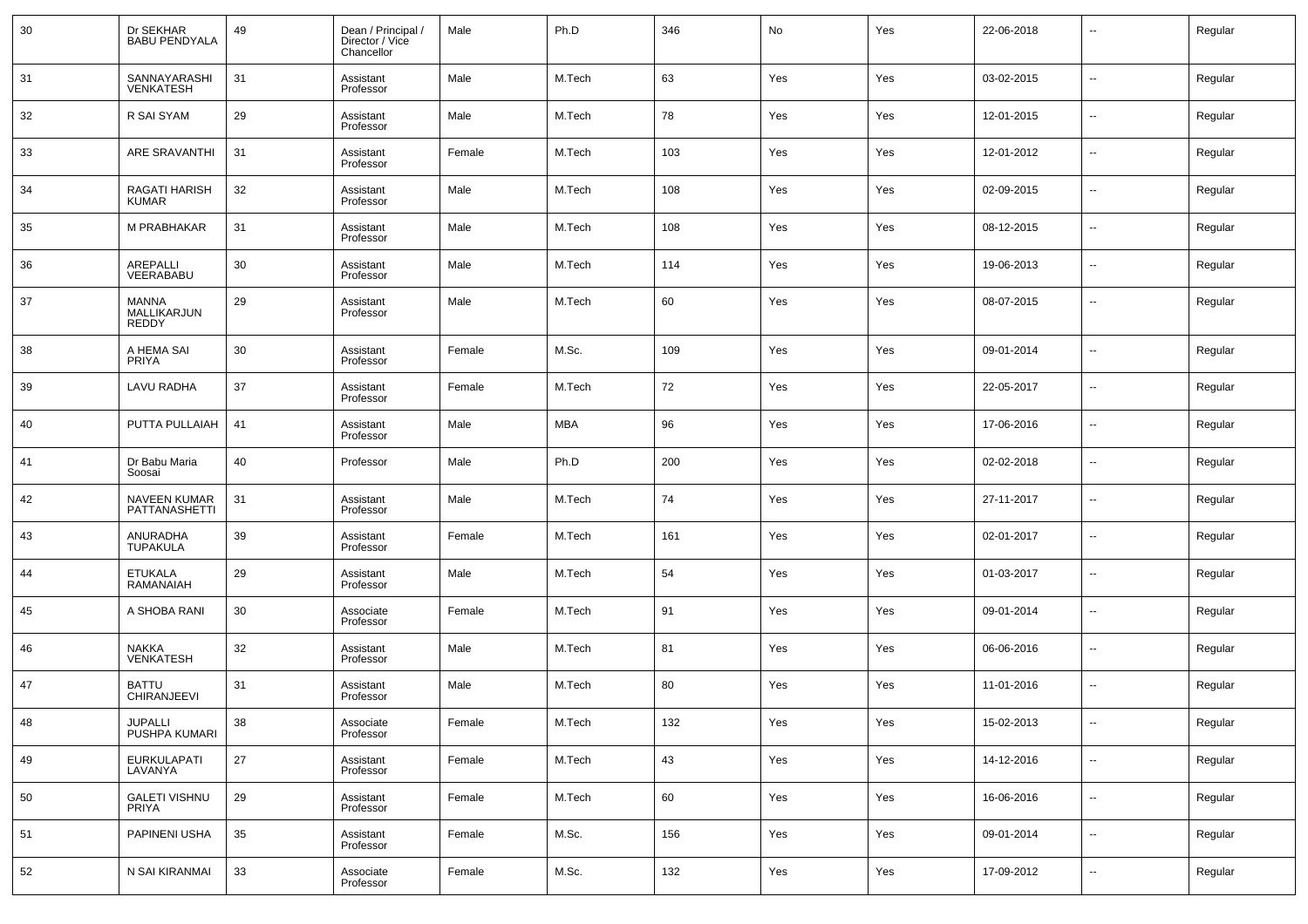| 53 | RV SURENDRA<br><b>MANI</b>                | 39 | Assistant<br>Professor | Male   | M.Sc.  | 156 | No  | Yes | 07-07-2018 | $\sim$                   | Regular |
|----|-------------------------------------------|----|------------------------|--------|--------|-----|-----|-----|------------|--------------------------|---------|
| 54 | K SUMA LATHA                              | 35 | Associate<br>Professor | Female | MBA    | 120 | Yes | Yes | 08-01-2011 | $\sim$                   | Regular |
| 55 | Y SRAVAN<br><b>KUMAR</b>                  | 28 | Assistant<br>Professor | Male   | MBA    | 60  | Yes | Yes | 02-03-2016 | $\sim$                   | Regular |
| 56 | Dr M J C PRASAD                           | 45 | Professor              | Male   | Ph.D   | 264 | Yes | Yes | 03-12-2017 | $\sim$                   | Regular |
| 57 | Dr SAYANTHI<br><b>CHATTERJEE</b>          | 35 | Professor              | Female | Ph.D   | 132 | Yes | Yes | 15-11-2018 | --                       | Regular |
| 58 | Dr K<br><b>ESWARAMOORT</b><br>HY          | 38 | Associate<br>Professor | Male   | Ph.D   | 144 | Yes | Yes | 24-05-2019 | --                       | Regular |
| 59 | MUDAVATH<br><b>RAVINDAR</b>               | 41 | Assistant<br>Professor | Male   | M.Tech | 177 | Yes | Yes | 24-05-2019 | --                       | Regular |
| 60 | Dr P VENKAT<br><b>RAO</b>                 | 49 | Professor              | Male   | Ph.D   | 288 | Yes | Yes | 31-07-2018 | $\sim$                   | Regular |
| 61 | <b>BATTULA KASI</b><br><b>VISWANADHAM</b> | 33 | Assistant<br>Professor | Male   | MBA    | 96  | Yes | Yes | 17-12-2018 | $\sim$                   | Regular |
| 62 | T RAJITHA                                 | 35 | Assistant<br>Professor | Female | M.Tech | 108 | Yes | Yes | 10-12-2018 | $\sim$                   | Regular |
| 63 | P SATISH<br><b>KUMAR</b>                  | 33 | Assistant<br>Professor | Male   | M.Tech | 36  | Yes | Yes | 12-12-2018 | --                       | Regular |
| 64 | N RAMESH                                  | 31 | Assistant<br>Professor | Male   | M.Tech | 72  | Yes | Yes | 15-08-2015 | $\sim$                   | Regular |
| 65 | A PRANOOSHA                               | 28 | Assistant<br>Professor | Female | M.Tech | 72  | Yes | Yes | 10-06-2016 | --                       | Regular |
| 66 | T PRASHANTHI                              | 36 | Assistant<br>Professor | Female | M.Tech | 91  | Yes | Yes | 13-08-2018 | --                       | Regular |
| 67 | Dr TIWARI DP<br><b>HONEY</b>              | 38 | Professor              | Male   | Ph.D   | 120 | Yes | Yes | 06-08-2018 | --                       | Regular |
| 68 | <b>CH DURGA</b><br><b>BHAVANI</b>         | 27 | Assistant<br>Professor | Female | M.Tech | 48  | Yes | Yes | 13-08-2018 | --                       | Regular |
| 69 | P JOEL<br><b>JOSEPHSON</b>                | 36 | Assistant<br>Professor | Male   | M.Tech | 132 | Yes | Yes | 06-08-2018 | --                       | Regular |
| 70 | Dr P SENTHIL<br><b>KUMAR</b>              | 36 | Assistant<br>Professor | Male   | Ph.D   | 168 | Yes | Yes | 31-12-2018 | --                       | Regular |
| 71 | A DURGA<br><b>BHAVANI</b>                 | 29 | Assistant<br>Professor | Female | M.Tech | 77  | Yes | Yes | 08-12-2014 | --                       | Regular |
| 72 | ASIA TASEEM                               | 32 | Assistant<br>Professor | Female | M.Tech | 84  | No  | Yes | 08-07-2019 | $\sim$                   | Regular |
| 73 | K BHAVANI                                 | 27 | Assistant<br>Professor | Female | M.Tech | 25  | No  | Yes | 07-07-2019 | $\overline{\phantom{a}}$ | Regular |
| 74 | <b>G DIVYA</b>                            | 34 | Assistant<br>Professor | Female | M.Tech | 59  | Yes | Yes | 18-01-2019 | $\overline{\phantom{a}}$ | Regular |
| 75 | V SAHITYA                                 | 25 | Assistant<br>Professor | Female | M.Tech | 41  | Yes | Yes | 16-04-2018 | $\sim$                   | Regular |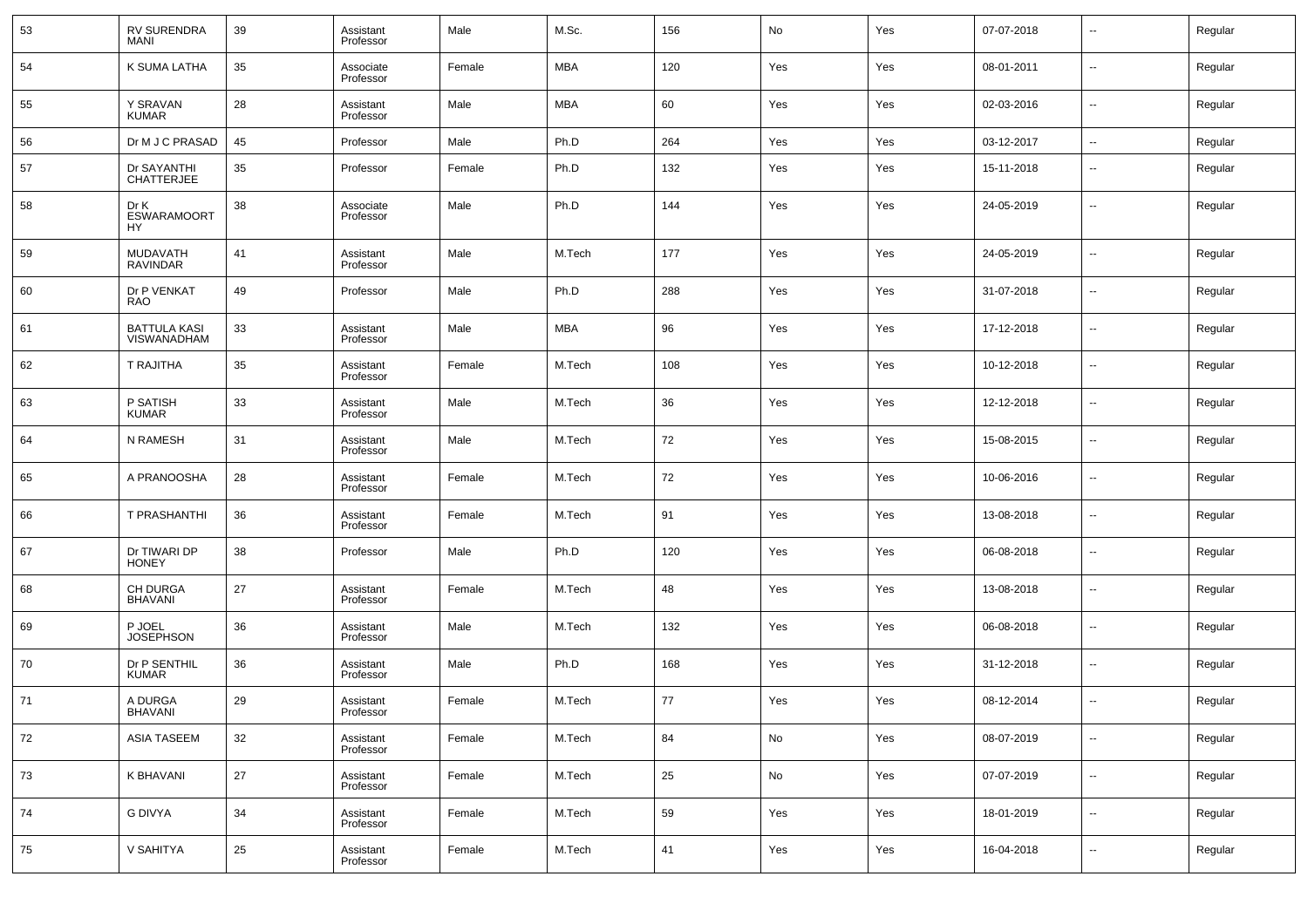| 76 | Dr M JAWAHAR                                   | 36 | Associate<br>Professor | Male   | Ph.D   | 162            | No  | Yes | 08-07-2019 | --                       | Regular |
|----|------------------------------------------------|----|------------------------|--------|--------|----------------|-----|-----|------------|--------------------------|---------|
| 77 | <b>SUSHEEL</b><br><b>KUMAR</b>                 | 28 | Assistant<br>Professor | Male   | M.Tech | 48             | Yes | Yes | 02-01-2017 | $\overline{\phantom{a}}$ | Regular |
| 78 | K RAKESH                                       | 32 | Assistant<br>Professor | Male   | M.Tech | 84             | Yes | Yes | 09-12-2014 | $\overline{\phantom{a}}$ | Regular |
| 79 | <b>B ANITHA</b>                                | 30 | Assistant<br>Professor | Female | M.Tech | 72             | Yes | Yes | 01-07-2015 | --                       | Regular |
| 80 | ALLWIN BABU M                                  | 26 | Assistant<br>Professor | Male   | M.A    | 54             | Yes | Yes | 31-07-2018 | $\overline{\phantom{a}}$ | Regular |
| 81 | Dr B Nagaraju                                  | 31 | Professor              | Male   | Ph.D   | 97             | No  | Yes | 08-11-2019 | --                       | Regular |
| 82 | Dr J L Divya<br>Shivani                        | 34 | Associate<br>Professor | Female | Ph.D   | 108            | No  | Yes | 09-11-2019 | $\overline{\phantom{a}}$ | Regular |
| 83 | Dr R Rajagopal                                 | 36 | Professor              | Male   | Ph.D   | 168            | No  | Yes | 22-11-2019 | $\overline{\phantom{a}}$ | Regular |
| 84 | <b>S RAJESH</b>                                | 31 | Assistant<br>Professor | Male   | M.Tech | 48             | Yes | Yes | 07-08-2017 | $\overline{\phantom{a}}$ | Regular |
| 85 | D VARALAKSHMI                                  | 31 | Assistant<br>Professor | Female | MBA    | 29             | Yes | Yes | 20-02-2019 | $\overline{\phantom{a}}$ | Regular |
| 86 | DANAMARAJU<br>RAMYASREE                        | 31 | Assistant<br>Professor | Female | MBA    | 48             | Yes | Yes | 05-07-2016 | $\overline{\phantom{a}}$ | Regular |
| 87 | PADMAVATHI<br><b>UPPU</b>                      | 39 | Assistant<br>Professor | Female | MBA    | 120            | Yes | Yes | 02-11-2019 | $\overline{\phantom{a}}$ | Regular |
| 88 | PADMA MARIDI                                   | 31 | Assistant<br>Professor | Female | M.Tech | 24             | Yes | Yes | 05-11-2019 | $\overline{\phantom{a}}$ | Regular |
| 89 | ANUSHA<br>PALISETTI                            | 29 | Assistant<br>Professor | Female | M.Tech | 10             | Yes | Yes | 11-12-2019 | $\overline{\phantom{a}}$ | Regular |
| 90 | <b>KRISHNAN</b><br><b>DHINESHKUMAR</b>         | 34 | Associate<br>Professor | Male   | Ph.D   | 120            | Yes | Yes | 09-01-2020 | $\overline{\phantom{a}}$ | Regular |
| 91 | SRINIVAS<br><b>BOMMALI</b>                     | 27 | Assistant<br>Professor | Male   | M.Tech | 12             | Yes | Yes | 16-12-2019 | $\overline{\phantom{a}}$ | Regular |
| 92 | Dr MURUGESAN<br>RAJAMANIKKAM                   | 59 | Associate<br>Professor | Male   | Ph.D   | 348            | Yes | Yes | 02-02-2018 | $\overline{\phantom{a}}$ | Regular |
| 93 | SATYANARAYAN<br>A V S S DESU                   | 50 | Assistant<br>Professor | Male   | M.Tech | 17             | Yes | Yes | 20-06-2019 | $\overline{\phantom{a}}$ | Regular |
| 94 | <b>GODPADI HARI</b><br><b>RAO</b><br>MANJUNATH | 27 | Assistant<br>Professor | Male   | M.E.   | 3              | Yes | Yes | 23-01-2017 | $\overline{\phantom{a}}$ | Regular |
| 95 | <b>KANNA ASHOK</b><br><b>REDDY</b>             | 60 | Professor              | Male   | Ph.D   | 26             | Yes | Yes | 14-06-2019 | $\overline{\phantom{a}}$ | Regular |
| 96 | <b>BANDI RAJU</b>                              | 28 | Assistant<br>Professor | Male   | M.Tech | 48             | Yes | Yes | 04-11-2019 | $\overline{\phantom{a}}$ | Regular |
| 97 | RAJASHEKHAR<br><b>KAMMANABOINA</b>             | 33 | Assistant<br>Professor | Male   | M.E.   | 96             | Yes | Yes | 02-12-2019 | $\overline{\phantom{a}}$ | Regular |
| 98 | SHAIK KHALEEL                                  | 31 | Assistant<br>Professor | Male   | M.Tech | $\overline{7}$ | No  | Yes | 02-03-2020 | $\overline{\phantom{a}}$ | Regular |
| 99 | KALYANI<br><b>BALAGUDAVA</b>                   | 32 | Assistant<br>Professor | Female | M.Tech | 24             | Yes | Yes | 08-01-2020 | $\overline{\phantom{a}}$ | Regular |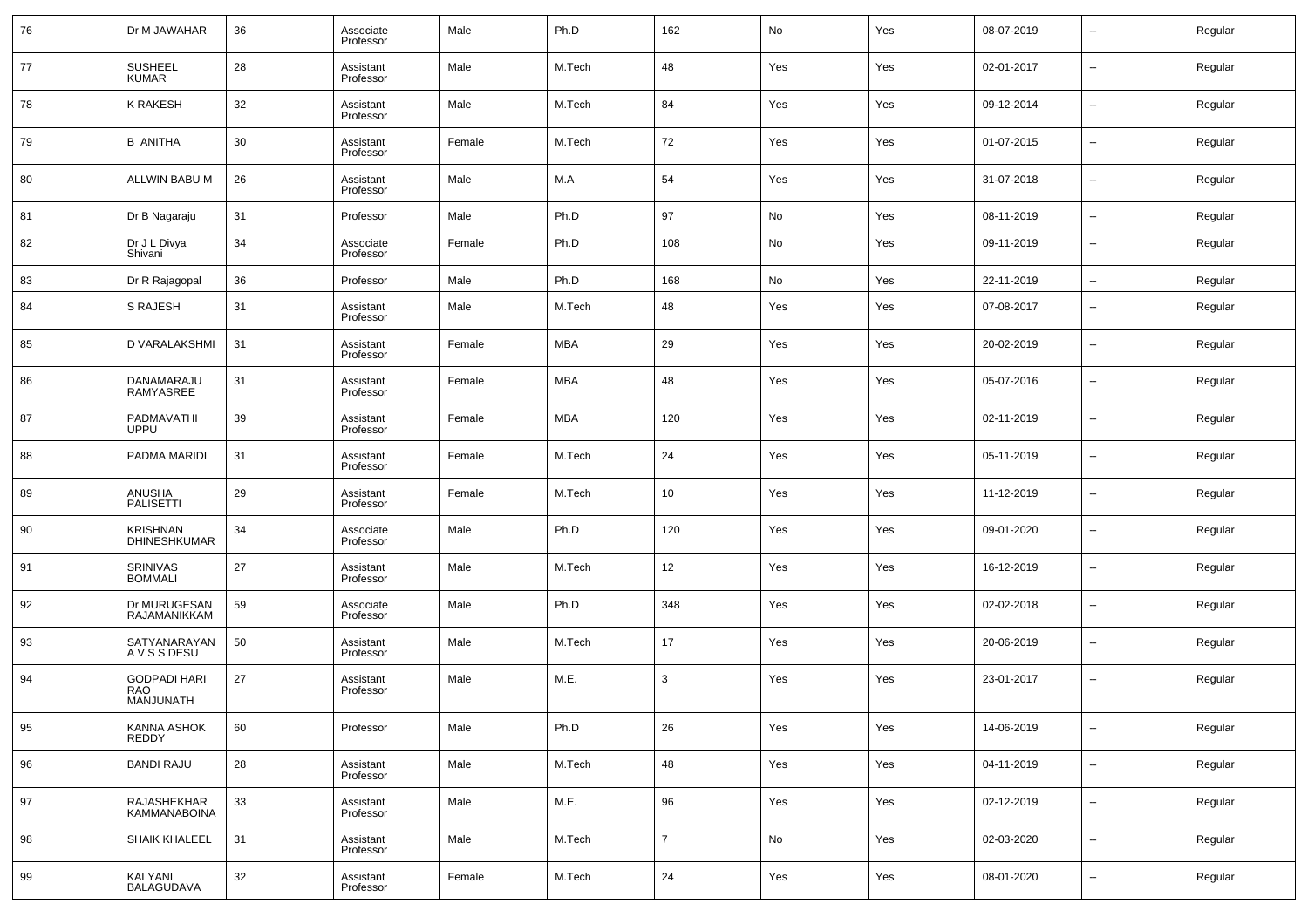| 100 | <b>TANUSREE</b><br><b>SAHANA</b>     | 36     | Assistant<br>Professor | Female | M.Tech | 60                | Yes           | Yes | 09-01-2020 | --                       | Regular |
|-----|--------------------------------------|--------|------------------------|--------|--------|-------------------|---------------|-----|------------|--------------------------|---------|
| 101 | <b>JALLURI</b><br>SRINIVISU          | 29     | Assistant<br>Professor | Male   | M.Tech | 36                | Yes           | Yes | 19-02-2019 | --                       | Regular |
| 102 | <b>SHAIK</b><br>NAGULAMEERA          | 39     | Assistant<br>Professor | Male   | M.Tech | 60                | Yes           | Yes | 22-02-2016 | н.                       | Regular |
| 103 | HANMANTHU<br><b>BHUKYA</b>           | 27     | Assistant<br>Professor | Male   | M.Tech | $\mathbf{1}$      | No            | Yes | 02-11-2020 | --                       | Regular |
| 104 | <b>SHAIK IMRAN</b><br><b>FAROOQ</b>  | 26     | Assistant<br>Professor | Male   | M.Tech | $\mathbf{1}$      | No            | Yes | 02-11-2020 | н.                       | Regular |
| 105 | MANIKANTA<br>SANNEDANAM              | 24     | Assistant<br>Professor | Male   | M.Tech | 3                 | No            | Yes | 14-02-2020 | н.                       | Regular |
| 106 | JAKKA<br>VARAPRASAD                  | 47     | Assistant<br>Professor | Male   | M.Tech | 192               | Yes           | Yes | 08-11-2019 | --                       | Regular |
| 107 | <b>GOVINDAGARI</b><br>SANDHYARANI    | 34     | Assistant<br>Professor | Female | M.Sc.  | 36                | Yes           | Yes | 02-01-2020 | --                       | Regular |
| 108 | <b>TARAKA</b><br>RAMUDU EDE          | 45     | Associate<br>Professor | Male   | Ph.D   | 240               | Yes           | Yes | 17-01-2020 | --                       | Regular |
| 109 | SRIVIDYA<br>KUNDURU                  | 35     | Assistant<br>Professor | Female | M.Sc.  | 108               | Yes           | Yes | 29-12-2016 | --                       | Regular |
| 110 | <b>KUNTA</b><br><b>THIRUPATHI</b>    | 25     | Assistant<br>Professor | Male   | M.Sc.  | 3                 | No            | Yes | 02-03-2020 | --                       | Regular |
| 111 | <b>MAYURI DILIP</b><br>JILLA         | 33     | Assistant<br>Professor | Female | Ph.D   | 6                 | Yes           | Yes | 07-01-2020 | --                       | Regular |
| 112 | <b>HARISH</b><br>ANUMANAGAND<br>LA   | 26     | Assistant<br>Professor | Male   | M.Sc.  | 12                | Yes           | Yes | 06-06-2019 | --                       | Regular |
| 113 | SHAHJAHAN                            | 41     | Associate<br>Professor | Female | Ph.D   | 120               | Yes           | Yes | 01-11-2018 | ÷.                       | Regular |
| 114 | <b>SRAVANTHI</b><br><b>BASIREDDY</b> | 32     | Assistant<br>Professor | Female | M.Sc.  | 96                | Yes           | Yes | 08-10-2012 | ÷.                       | Regular |
| 115 | REPALLE SIVAJI                       | 51     | Assistant<br>Professor | Male   | M.LISc | 300               | Yes           | Yes | 12-12-2015 | ÷.                       | Regular |
| 116 | AZHAR<br><b>MOHAMMED</b>             | 29     | Assistant<br>Professor | Male   | M.Tech | 24                | Yes           | Yes | 05-07-2019 | ÷.                       | Regular |
| 117 | Mohammed Azhar<br>Hussain            | 31     | Assistant<br>Professor | Male   | M.Tech | 48                | Yes           | Yes | 10-07-2019 | Ξ.                       | Regular |
| 118 | Velpuri Kavitha                      | 28     | Assistant<br>Professor | Female | M.Tech | 24                | Yes           | Yes | 16-07-2019 |                          | Regular |
| 119 | Eligeti Sowmyasri                    | $27\,$ | Assistant<br>Professor | Female | M.Tech | $6\overline{6}$   | $\mathsf{No}$ | Yes | 25-02-2020 | $\overline{\phantom{a}}$ | Regular |
| 120 | Pusukuri Lakshmi<br>Prasanna         | 26     | Assistant<br>Professor | Female | M.Tech | 12                | Yes           | Yes | 04-07-2019 | $\sim$                   | Regular |
| 121 | Prasanna Lakshmi<br>Kanchukatla      | 25     | Assistant<br>Professor | Female | M.Tech | 12                | Yes           | Yes | 01-07-2019 | $\overline{\phantom{a}}$ | Regular |
| 122 | Shivakumar<br>Vadde                  | 29     | Assistant<br>Professor | Male   | M.Tech | $12 \overline{ }$ | Yes           | Yes | 06-08-2019 | н.                       | Regular |